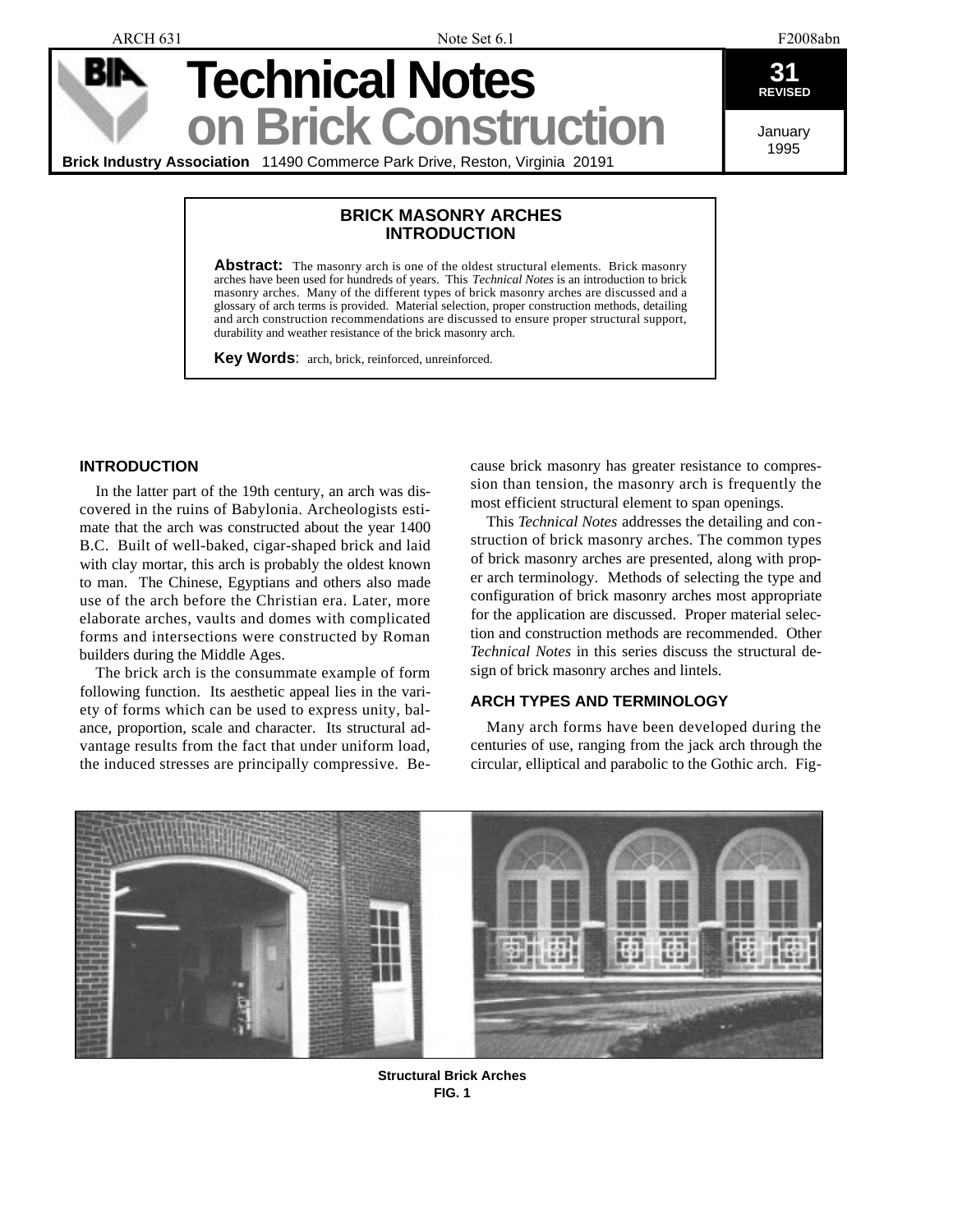

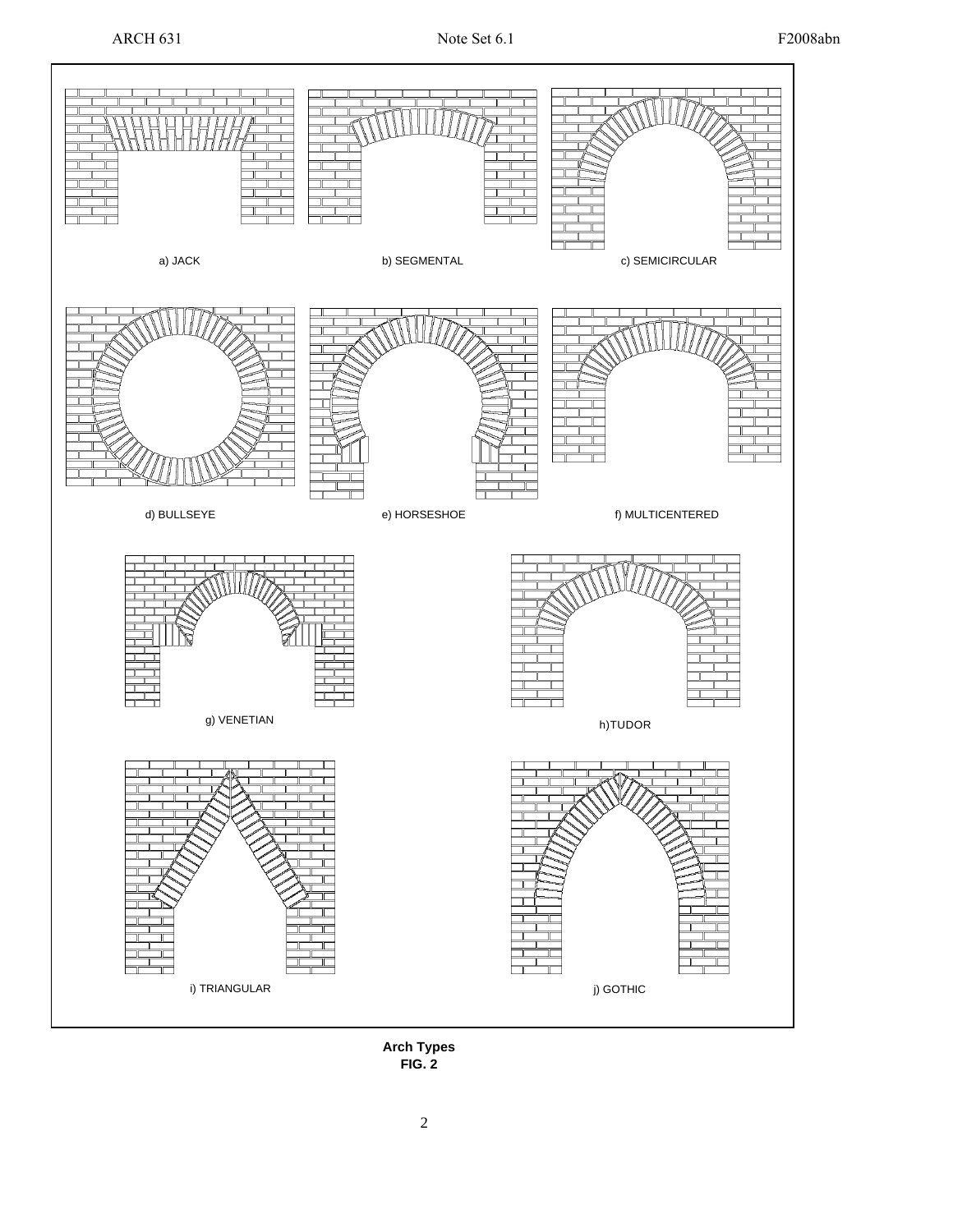ure 1 depicts examples of structural masonry arches used in contemporary construction. An arch is normally classified by the curve of its intrados and by its function, shape or architectural style. Figure 2 illustrates some of the many different brick masonry arch types. Jack, segmental, semicircular and multicentered arches are the most common types used for building arches. For very long spans and for bridges, semicircular arches are often used because of their structural efficiency.

Mainly due to their variety of components and elements, arches have developed their own set of terminology. Following is a glossary of arch terminology. Figure 3 illustrates many of the terms defined in this glossary. *Technical Notes* in this series will use this terminology.

**Abutment:** The masonry or combination of masonry and other structural members which support one end of the arch at the skewback.

**Arch:** A form of construction in which masonry units span an opening by transferring vertical loads laterally to adjacent voussoirs and, thus, to the abutments. Some common arch types are as follows:

*Blind* - An arch whose opening is filled with masonry.

*Bullseye* - An arch whose intrados is a full circle. Also known as a *Circular* arch.

*Elliptical* - An arch with two centers and continually changing radii.

*Fixed* - An arch whose skewback is fixed in position and inclination. Masonry arches are fixed arches by nature of their construction.

*Gauged* - An arch formed with tapered voussoirs and thin mortar joints.

*Gothic* - An arch with relatively large rise-to-span ratio, whose sides consist of arcs of circles, the centers of which are at the level of the spring line. Also referred to as a *Drop*, *Equilateral* or *Lancet* arch, depending upon whether the spacings of the centers are respectively less than, equal to or more than the clear span.

*Horseshoe* - An arch whose intrados is greater than a semicircle and less than a full circle. Also known as an *Arabic* or *Moorish* arch.

*Jack* - A flat arch with zero or little rise.

*Multicentered* - An arch whose curve consists of several arcs of circles which are normally tangent at their intersections.

*Relieving* - An arch built over a lintel, jack arch or smaller arch to divert loads, thus relieving the lower arch or lintel from excessive loading. Also known as a *Discharging* or *Safety* arch.

*Segmental* - An arch whose intrados is circular but less than a semicircle.

*Semicircular* - An arch whose intrados is a semicircle (half circle).

*Slanted* - A flat arch which is constructed with a keystone whose sides are sloped at the same angle as the skewback and uniform width brick and mortar joints.

*Triangular* - An arch formed by two straight, inclined

sides.

*Tudor* - A pointed, four-centered arch of medium rise-to-span ratio whose four centers are all beneath the extrados of the arch.

*Venetian* - An arch formed by a combination of jack arch at the ends and semicircular arch at the middle. Also known as a *Queen Anne* arch.

**Camber**: The relatively small rise of a jack arch.

**Centering**: Temporary shoring used to support an arch until the arch becomes self-supporting.

**Crown**: The apex of the arch's extrados. In symmetrical arches, the crown is at the midspan.

**Depth**: The dimension of the arch at the skewback which is perpendicular to the arch axis, except that the depth of a jack arch is taken to be the vertical dimension of the arch at the springing.

**Extrados:** The curve which bounds the upper edge of the arch.

**Intrados:** The curve which bounds the lower edge of the arch. The distinction between soffit and intrados is that the intrados is a line, while the soffit is a surface.

**Keystone**: The voussoir located at the crown of the arch. Also called the *key*.

**Label Course**: A ring of projecting brickwork that forms the extrados of the arch.

**Rise**: The maximum height of the arch soffit above the level of its spring line.

**Skewback:** The surface on which the arch joins the supporting abutment.

**Skewback Angle**: The angle made by the skewback from horizontal.

**Soffit**: The surface of an arch or vault at the intrados.

**Span**: The horizontal clear dimension between abutments.

**Spandrel**: The masonry contained between a horizontal line drawn through the crown and a vertical line drawn through the upper most point of the skewback.

**Springing**: The point where the skewback intersects the intrados.

**Springer**: The first voussoir from a skewback.

**Spring Line**: A horizontal line which intersects the springing.

**Voussoir**: One masonry unit of an arch.



**Arch Terms FIG. 3**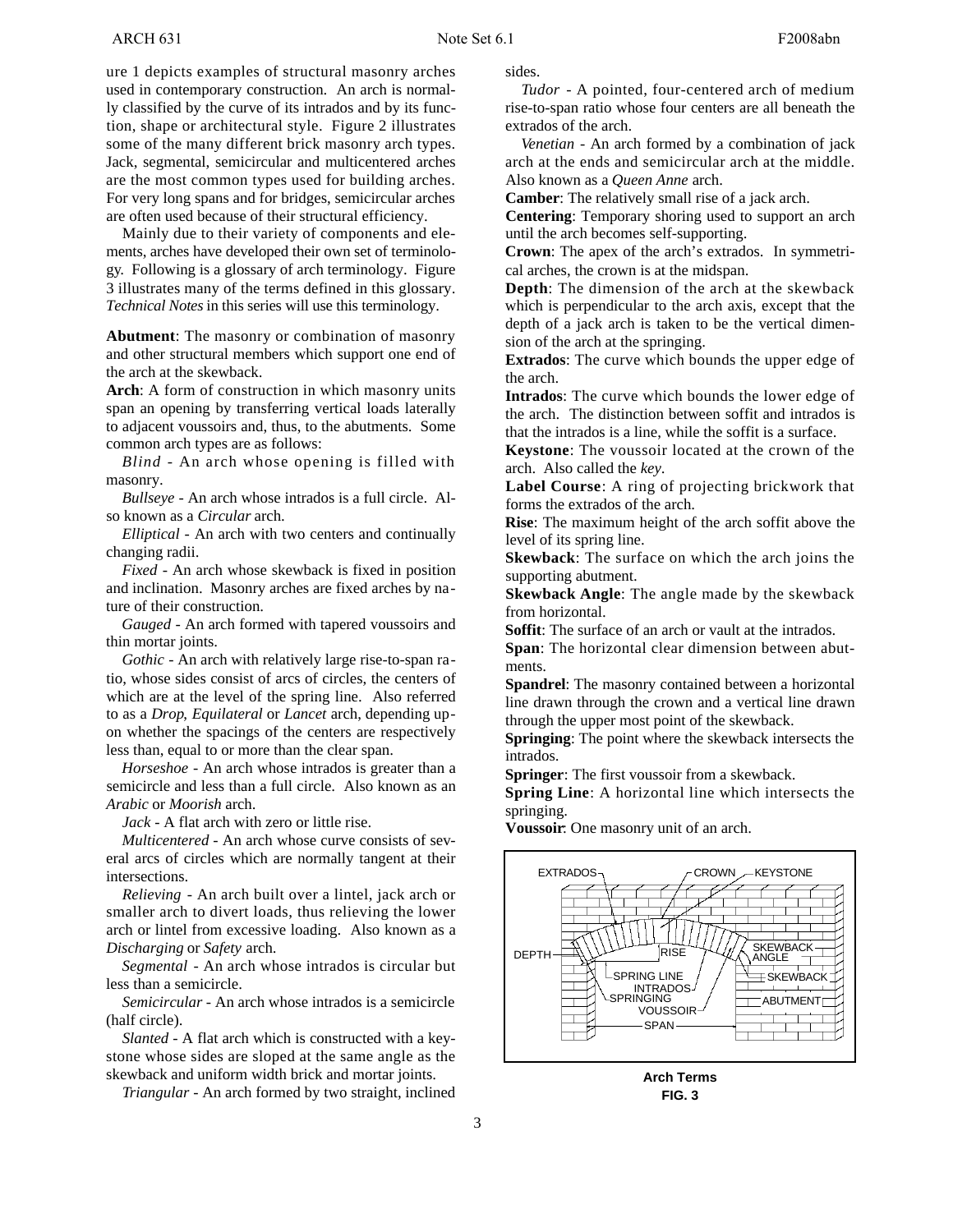The brick masonry arch has been used to span openings of considerable length in many different applications. Structural efficiency is attributed to the curvature of the arch, which transfers vertical loads laterally along the arch to the abutments at each end. The transfer of vertical forces gives rise to both horizontal and vertical reactions at the abutments. The curvature of the arch and the restraint of the arch by the abutments cause a combination of flexural stress and axial compression. The arch depth, rise and configuration can be manipulated to keep stresses primarily compressive. Brick masonry is very strong in compression, so brick masonry arches can support considerable load.

Historically, arches have been constructed with unreinforced masonry. Most brick masonry arches continue to be built with unreinforced masonry. The structural design of unreinforced brick masonry arches is discussed in *Technical Notes* 31A. Very long span arches and arches with a small rise may require steel reinforcement to resist tensile stresses. Also, reduction in abutment size and arch thickness for economy may require incorporation of reinforcement for adequate load resistance. Refer to the *Technical Notes* 17 Series for more information on reinforced brick masonry. Elaborate and intricate arches are sometimes prefabricated to avoid the complexity of on-site shoring. Most prefabricated brick masonry arches are reinforced. Prefabricated arches are built off site and transported to the job or built at the site. Cranes are often used to lift the arch into place in the wall. Such fabrication, handling and transportation should be considered in the structural design of the arch. Refer to *Technical Notes* 40 for a discussion of prefabricated brick masonry.

If an unreinforced or reinforced brick masonry arch is not structurally adequate, the arch will require support. Typically, this support is provided by a steel angle. This is the most common means of supporting brick masonry arches in modern construction. The steel angle is bent to the curvature of the intrados of the arch. Curved sections of steel angle are welded to horizontal steel angles to form a continuous support. The angle either bears on the brickwork abutments or is attached to a structural member behind the wall. One example is shown in Fig. 4. When an arch is supported by a steel angle, the angle is designed to support the entire weight of brick masonry loading the arch, and the structural resistance of the arch is neglected. Consult *Technical Notes* 31B Revised for a discussion of the structural design of steel angle lintels.

## **WEATHER RESISTANCE**

Water penetration resistance is a primary concern in most applications of the building arch. In the past, the mass of a multi-wythe brick masonry arch was sufficient to resist water penetration. Today, thinner wall sections are used to minimize material use for economy and efficiency. Still, the arch must provide an effective





weather resistant facade. Some arch applications do not require provisions for water penetration and insulation. For example, arch arcades and arches supported by porch columns typically do not conceal a direct path for water migration to the interior of the building they serve and may not require insulation. If this is the case, provisions for weather resistance need not be included in the arch design and detailing.

Preventing water entry at an arch in an exterior building wall is just as important as at any other wall opening. Water penetration resistance can be provided by using a barrier wall system or a drainage wall system. Refer to *Technical Notes* 7 *Revised* for definitions and discussion of barrier and drainage wall systems. A drainage wall system, such as a brick veneer or cavity wall, is the most common brick masonry wall system used today. For either wall system, the arch should be flashed, with weep holes provided above all flashing locations.

### **Flashing and Weep Holes**

Installation of flashing and weep holes around an arch can be difficult. Installation of flashing is easiest with jack arches because they are flat or nearly flat. Flashing should be installed below the arch and above the window framing or steel angle lintel. Flashing should extend a minimum of 4 in. (100 mm) past the wall opening at either end and should be turned up to form end dams. This is often termed tray flashing. Weep holes should be provided at both ends of the flashing and should be placed at a maximum spacing of 24 in. (600 mm) on centers along the arch span, or 16 in. (400 mm) if rope wicks are used. An example of flashing a jack arch in this manner is shown in Fig. 5a. Attachment of the flashing to the backing and formation of end dams should follow standard procedures. If the arch is constructed with reinforced brick masonry, flashing and weep holes can be placed in the first masonry course above the arch.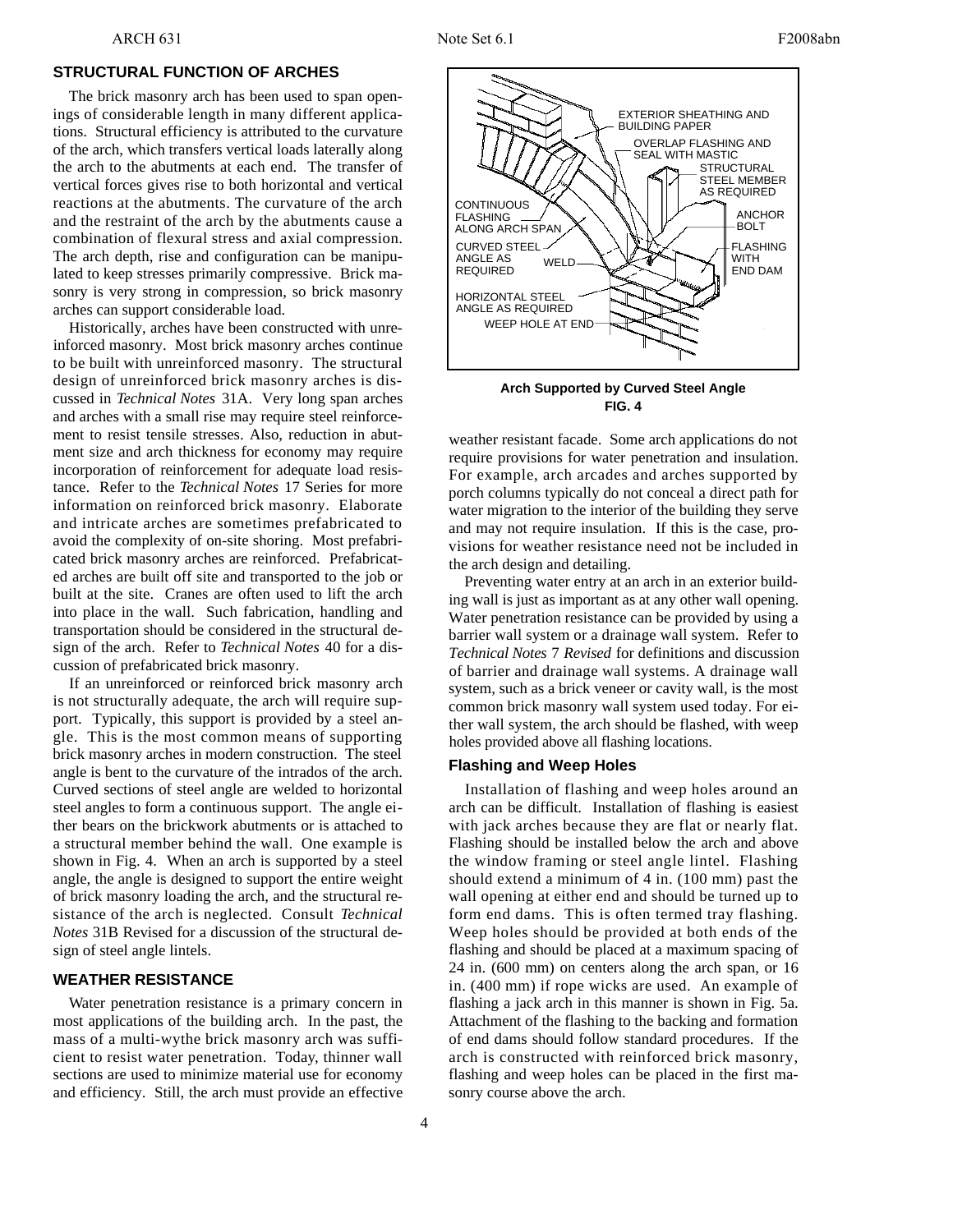

**Flashing Arches FIG. 5**

Installation of flashing with other arch types, such as segmental and semicircular arches, can be more difficult. This is because most rigid flashing materials are

ARCH 631 F2008abn

hard to bend around an arch with tight curvature. If the arch span is less than about 3 ft (0.9 m), one section of tray flashing can be placed in the first horizontal mortar joint above the keystone, as illustrated in Fig. 5b. For arch spans greater than 3 ft (0.9 m), flashing can be bent along the curve of the arch with overlapping sections, as illustrated in Fig. 4. Alternately, a combination of stepped and tray flashing can be used, as shown in Fig. 5c. To form a step, the end nearest the arch should be turned up to form an end dam, while the opposite end is laid flat. A minimum of No. 15 building paper or equivalent moisture resistant protection should be installed on the exterior face of the backing over the full height of the arch and abutments. The building paper or equivalent should overlap the arch flashing.

The design of a structural masonry arch should include consideration of the effect of flashing on the strength of the arch. Flashing acts as a bond break. If flashing is installed above the arch, the loading on the arch will likely be increased, and the structural resistance of the arch will be reduced. Installation of flashing at the abutments will affect their structural resistance and should also be considered. Consult *Technical Notes* 31A for a more extensive discussion of arch loads and structural resistance of brick masonry arches.

### **DETAILING CONSIDERATIONS**

The brick masonry arch should serve its structural purpose and also provide an attractive architectural element to complement its surrounding structure. Careful consideration should be given to the options available for the arch, soffit and skewback. Proper configuration of the abutments and location of expansion joints should be considered for any arch design.

## **Arch**

Arches can be configured in a variety of arch depths, brick sizes and shapes and bonding patterns. The arch is normally composed of an odd number of units for aesthetic purposes. Some of the more common arch configurations are illustrated in Fig. 6. Arch voussoirs are typically laid in radial orientation and are most often of similar size and color to the surrounding brickwork. However, the arch can be formed with brick which are thinner or wider than the surrounding brickwork and of a different color for variation. Another variation is to project or recess rings of multiple-ring arches to provide shadow lines or a label course.

Brick masonry arches are constructed with two different types of units. The first is tapered or wedgeshaped brick. These brick are tapered in the appropriate manner to obtain mortar joints of uniform thickness along the arch depth. The second is uncut, rectangular brick. When rectangular brick are used, the mortar joints are tapered to obtain the desired arch curvature. In some cases, a combination of these is used. For example, a slanted arch is formed with a tapered keystone and rectangular brick. This arch is similar to a jack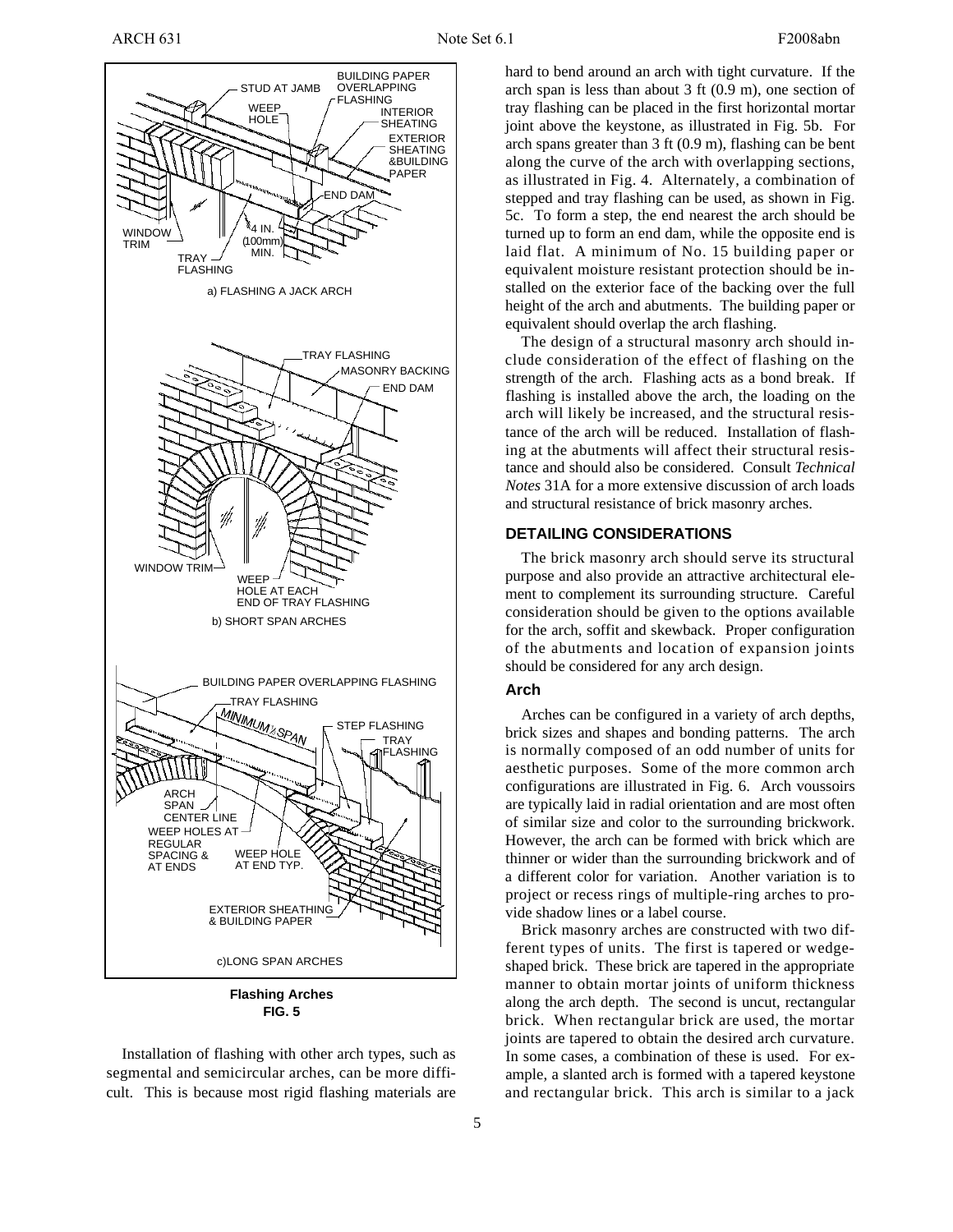

**Typical Arch Configurations FIG. 6**

arch, but can be more economical because it requires only one special-shaped brick.

Selection of tapered or rectangular brick can be determined by the arch type, arch dimensions and by the appearance desired. Some arch types require more unique shapes and sizes of brick if uniform mortar joint thickness is desired. For example, the brick in a traditional jack arch or elliptical arch are all different sizes and shapes from the abutment to the keystone. Conversely, the voussoirs of a semicircular arch are all the same size and shape. Arch types with many different brick shapes and sizes should be special ordered from the brickmanufacturer rather than cut in the field.

The arch span should also be considered when selecting the arch brick. For short arch spans, use of tapered brick is recommended to avoid excessively wide mortar joints at the extrados. Larger span arches require less taper of the voussoirs and, consequently, can be formed with rectangular brick and tapered mortar joints. The thickness of mortar joints between arch brick should be a maximum of  $\frac{3}{4}$  in. (19 mm) and a minimum of  $\frac{1}{8}$  in. (3 mm). When using mortar joints thinner than  $\frac{1}{4}$  in. (6) mm), consideration should be given to the use of very uniform brick that meet the dimensional tolerance limits of ASTM C 216, Type FBX, or the use of gauged brickwork. Refer to Table 1 for determination of the mini-

**TABLE 1 Minimum Radius for Uncut Arch Brick1,2**

| <b>Nominal Face Dimensions</b><br>of Arch Brick, in.<br>(height by width) | <b>Minimum Permissible</b><br><b>Radius of Arch</b><br>to Intrados, ft |
|---------------------------------------------------------------------------|------------------------------------------------------------------------|
| $4 \times 2\frac{2}{3}$                                                   | 3.3                                                                    |
| $8 \times 2\%$                                                            | 6.7                                                                    |
| $12 \times 2\frac{2}{3}$                                                  | 10.0                                                                   |
| 16 x 2 <sup>2</sup> / <sub>3</sub>                                        | 13.3                                                                   |
| $4 \times 3\frac{1}{5}$                                                   | 4.0                                                                    |
| $8 \times 3\frac{1}{5}$                                                   | 8.0                                                                    |
| $12 \times 3\%$                                                           | 12.0                                                                   |
| 16 x 3 <sup>1</sup> / <sub>6</sub>                                        | 16.0                                                                   |
| $4 \times 4$                                                              | 5.2                                                                    |
| $8 \times 4$                                                              | 10.3                                                                   |
| $12 \times 4$                                                             | 15.5                                                                   |
| $16 \times 4$                                                             | 20.7                                                                   |

<sup>1</sup>Based on 1/4 in. (6 mm) mortar joint width at the intrados and 1/2 in. (13 mm) mortar joint width at the extrados. If the mortar joint thickness at theextra dos is  $\frac{3}{4}$  in. (19 mm), divide minimum radius value by 2.

 $^{2}$ 1 in. = 25.4 mm; 1 ft = 0.3 m

mum segmental and semicircular arch radii permitted for rectangular brick and tapered mortar joints. Typically, the use of tapered brick and uniform thickness mortar joints will be more aesthetically appealing.

**Depth.** The arch depth will depend upon the size and orientation of the brick used to form the arch. Typically, the arch depth is a multiple of the brick's width. For structural arches, a minimum arch depth is determined from the structural requirements. If the arch is supported by a lintel, any arch depth may be used.

The depth of the arch should also be detailed based on the scale of the arch in relation to the scale of the building and surrounding brickwork. To provide proper visual balance and scale, the arch depth should increase with increasing arch span. Because aesthetics of an arch are subjective, there are no hard rules for this. However, the following rules-of-thumb will help provide an arch with proper scale. For segmental and semicircular arches, the arch depth should equal or exceed 1 in. (25 mm) for every foot (300 mm) of arch span or 4 in. (100 mm), whichever is greater. For jack arches, the arch depth should equal or exceed 4 in. (100 mm) plus 1 in. (25 mm) for every foot (300 mm) of arch span or 8 in. (200 mm), whichever is greater. For example, the minimum arch depth for an 8 ft (2.4 m) span should be 8 in. (200 mm) for segmental arches and 12 in. (300 mm) for jack arches.

The depth of jack arches will also be a function of the coursing of the surrounding brick masonry. The springing and the extrados of the jack arch should coincide with horizontal mortar joints in the surrounding brick masonry. Typically, the depth of a jack arch will equal the height of 3, 4 or 5 courses of the surrounding brickwork, depending upon the course height.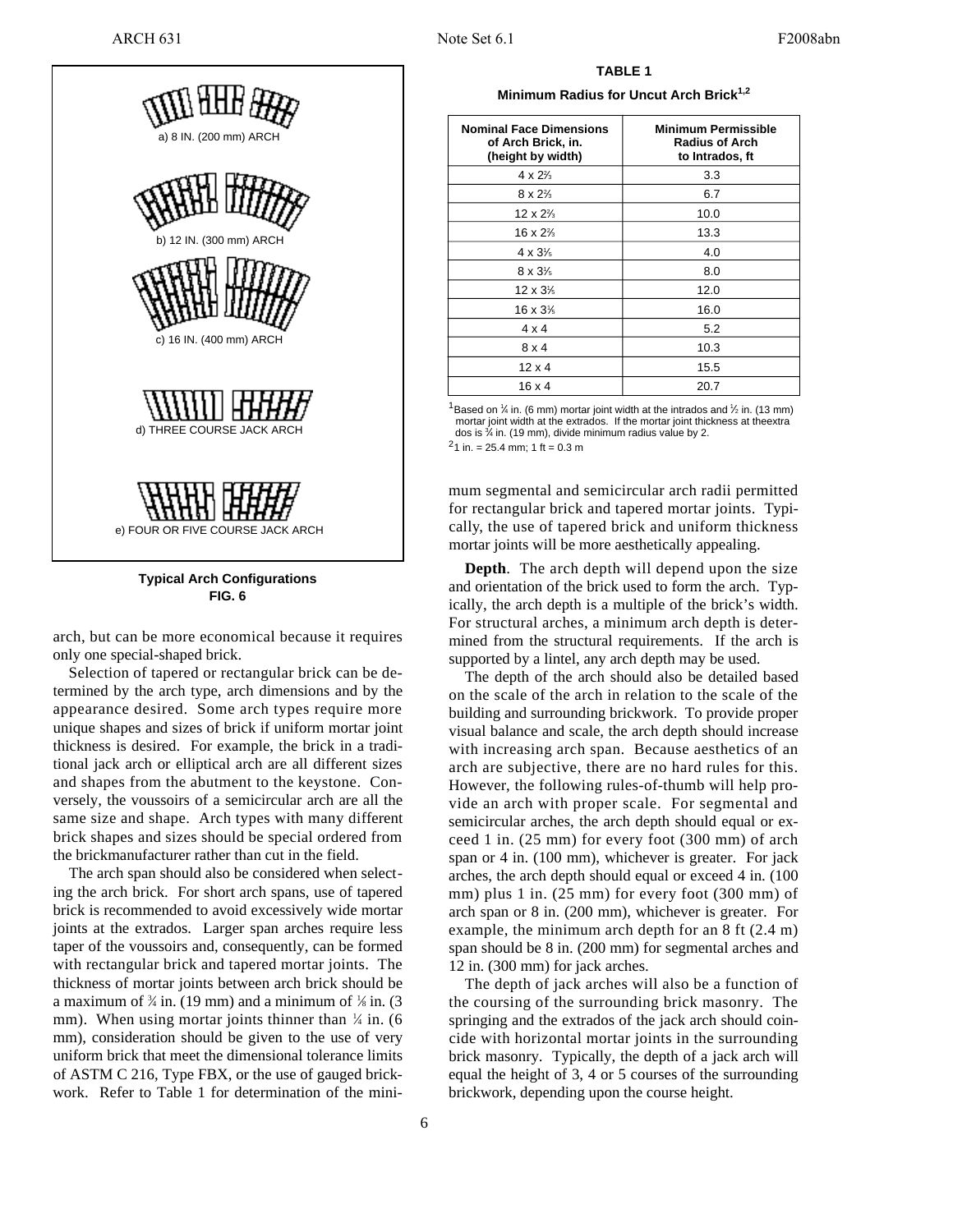**Keystone**. The keystone may be a single brick, multiple brick, stone, precast concrete or terra cotta. Avoid using a keystone which is much taller than the adjacent voussoirs. A rule-of-thumb is that the keystone should not extend above adjacent arch brick by more than onethird the arch depth. When a keystone is used that is larger than adjacent arch brick or formed with different material, one option is to use springers that match the keystone.

The use of a large keystone has its basis in both purpose and visual effect. With most arch types, the likely location of the first crack when the arch fails is at the mortar joint nearest to the midspan of the arch. Use of a large keystone at this point moves the first mortar joint further from the midspan and increases the resistance to cracking at this point. Aesthetically, a large keystone adds variation of scale and can introduce other masonry materials in the facade for additional color and texture.

If the keystone is formed with more than one masonry unit, avoid placing the smaller unit at the bottom. Such units are more likely to slip when the arch settles under load. Also, it is preferred to have the arch crown (the top of the keystone) coincident with a horizontal mortar joint in the surrounding brickwork to give the arch a neater appearance.

## **Soffit**

A brick masonry soffit is one attractive feature of a structural brick masonry arch. Many bonding patterns and arrangements can be used to form the arch soffit. Deep soffits are common on building arcades or arched entranceways. In this case, it is common to form a Ushaped wall section, as illustrated in Fig. 7. The arches on either wall face should be bonded to the brick masonry forming the soffit. Bonding pattern or metal ties should be used to tie the brick masonry forming the soffit together structurally and to tie the arches on either wall face to the soffit. If metal ties are used to bond the masonry, corrosion resistant box or Z metal wire ties



**Structural Arch Soffit Option FIG. 7**

should be placed along the arch span at a maximum spacing of 24 in. (600 mm) on center.

Structural resistance of the arch should be evaluated at sections through the soffit, the exterior wall face and the interior wall face. Deeper soffits may require an increase in arch depth. If the arch is structural, connection of the brick masonry forming the soffit to interior framing members with wall ties or connectors may not be required.

## **Skewback**

For flat arches and arch types that have horizontal skewbacks, such as jack and semicircular arches, respectively, the most desirable spring line location is coincident with a bed joint in the abutment. For other arch types, it is preferred to have the spring line pass about midway through a brick course in the abutment, as illustrated in Fig. 8, to avoid a thick mortar joint at the springing. The brick in the abutment at the spring-



**Skewback Options FIG. 8**



**FIG. 9**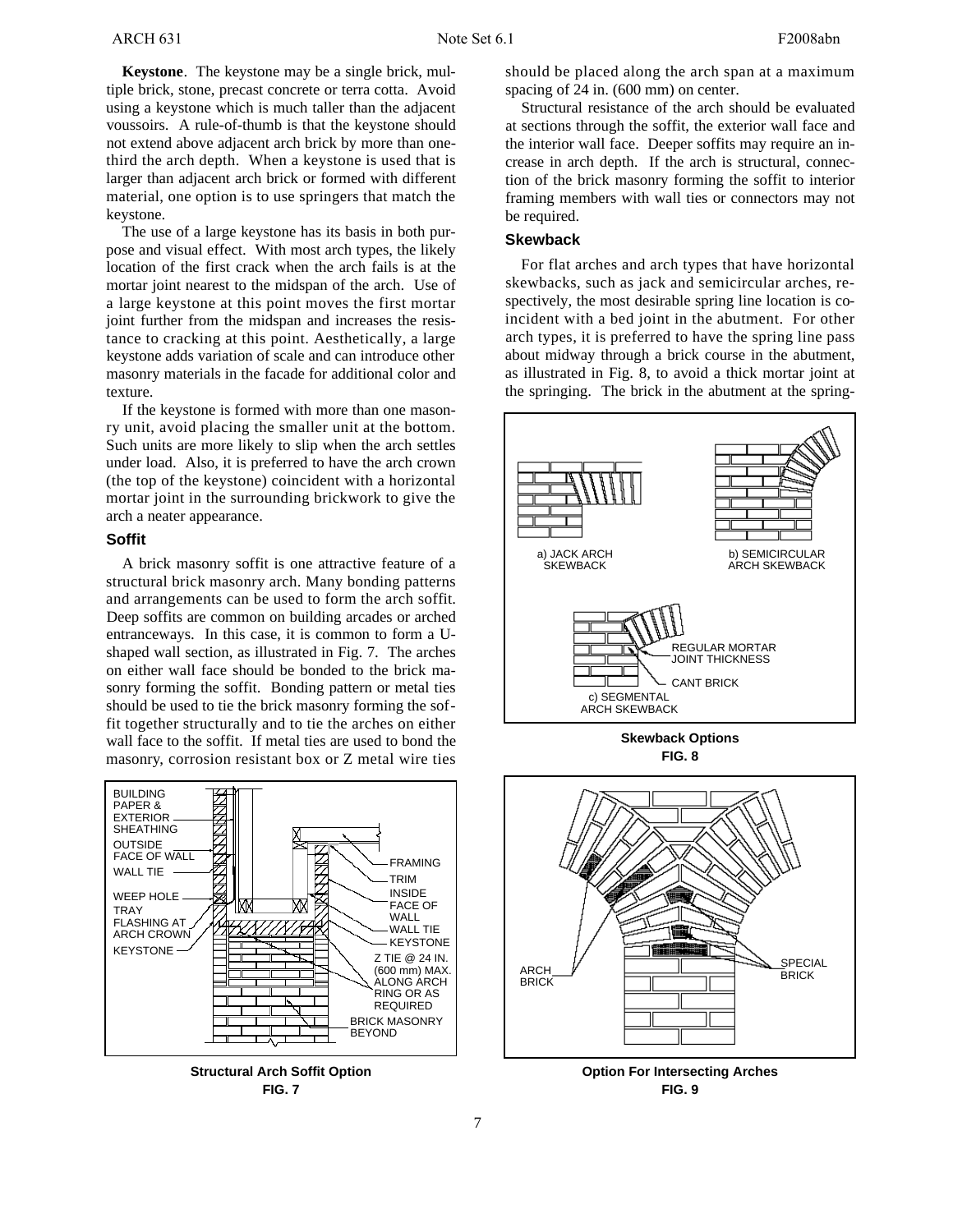ing should be cut or be a special cant-shaped brick. This allows vertical alignment with the brick beneath, producing more accurate alignment of the arch.

When two arches are adjacent, such as with a twobay garage or building arcades, intersection of the arches may occur at the skewback. Attention should be given to proper bonding of the arches for both visual appeal and structural bonding. Creation of a vertical line between arches should be avoided. Rather, special shape brick should be used to mesh the two arches properly. One example is illustrated in Fig. 9.

### **Abutments**

An arch abutment can be a column, wall or combination of wall and shelf angle. Failure of an abutment occurs from excessive lateral movement of the abutment or exceeding the flexural, compressive or shear strength of the abutment. Lateral movement of the abutment is due to the horizontal thrust of the arch. Thrust develops in all arches and the thrust force is greater for flatter arches. The thrust should be resisted so that lateral movement of the abutment does not cause failure in the arch. If the abutment is formed by a combination of brickwork and a non-masonry structural member, rigidity of the non-masonry structural member and rigidity of the ties are very important. Adjustable ties or single or double wire ties are recommended. Corrugated ties should not be used in this application because they do not provide adequate axial stiffness. Consult *Technical Notes* 31A for further discussion of abutment and tie stiffness requirements.

#### **Lateral Bracing**

In addition to gravity loads, out-of-plane loads should be considered when designing a masonry arch. The arch should have adequate resistance to out-ofplane loads or lateral bracing should be provided. In veneer construction, lateral bracing is provided by the backing through the use of wall ties. Arches which are not laterally braced may require increased masonry thickness or reinforcement to carry loads perpendicular to the arch plane in addition to vertical loads.

### **Expansion Joints**

Thermal and moisture movements of brick masonry are controlled by the use of expansion joints. Expansion joints avoid cracking of the brickwork and also reduce the size of wall sections. Reduction of wall size has a very important effect upon the performance of structural brick masonry arches. The state of stress in a structural brick arch and the surrounding masonry is very sensitive to the relative movements of the abutments. If an inadequate number of expansion joints are provided, the differential movement of abutments can cause cracking and downward displacement of brick in the masonry arch and surrounding masonry. Proper size and spacing of expansion joints is discussed in *Techni cal Notes* 18A Revised.

If the arch is structural, care should be taken not to

a ffect the integrity of the arch by detailing expansion joints too close to the arch and its abutments. Vertical expansion joints should not be placed in the masonry directly above a structural arch. This region of masonry is in compression, so an expansion joint will cause displacement when centering is removed and possible collapse of the arch and surrounding brickwork. In addition, vertical expansion joints should not be placed in close proximity to the springing. The expansion joint will reduce the effective width of the abutment and its ability to resist horizontal thrust from the arch. If the arch is non-structural, placement of expansion joints may be at the arch crown and also at a sufficient distance away from the springing to avoid sliding. While permitted, placement of an expansion joint at the arch crown is not preferred because it disrupts ones tradi-



**Expansion Joints Near Arches FIG. 10**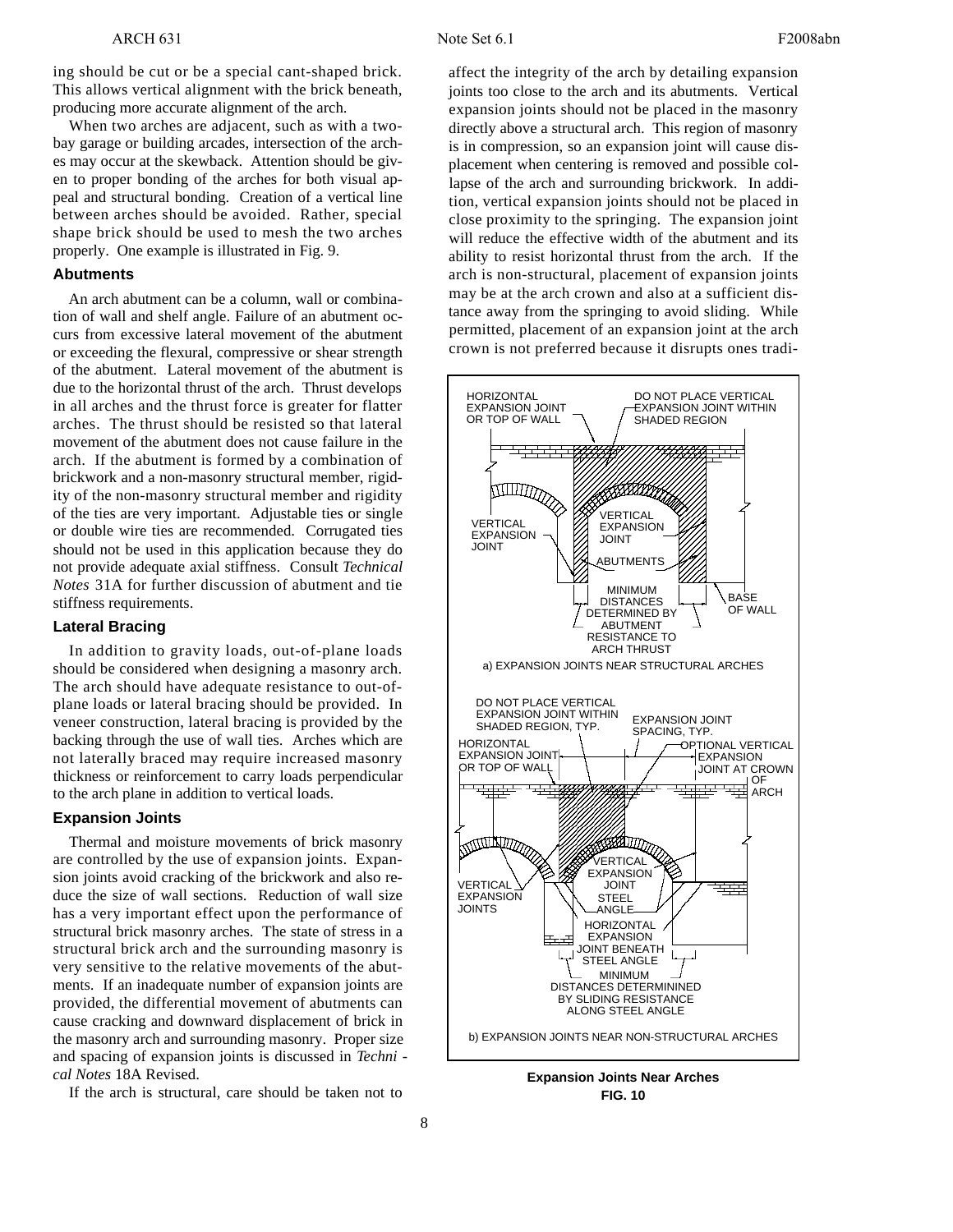tional view of the arch as a structural element. Refer to Fig. 10 for suggested expansion joint locations for structural and non-structural arches.

Detailing of expansion joints can be difficult with very long span arches or runs of multiple arches along an arcade. Structural analysis of the arch should consider the location of expansion joints. For the particular case of multiple arches closely spaced, vertical expansion joints should be detailed at a sufficient distance away from the end arches so that horizontal arch thrusts are adequately resisted by the abutments to avoid overturning of the abutments. For long arcades, expansion joints should also be placed along the centerline of abutments between arches when necessary. In this case, horizontal thrusts from adjacent arches will not be counteracting, so the effective abutment length should be halved and overturning of each half of the abutment should be checked. Refer to *Technical Notes* 31A for further discussion of abutment design for adequate stiffness.

#### **MATERIAL SELECTION**

To provide a weather resistant barrier and maintain its structural resistance, the arch must be constructed with durable materials. The strength of an arch depends upon the compressive strength and the flexural tensile strength of the masonry. Selection of brick and mortar should consider these properties.

### **Brick**

Solid or hollow clay brick may be used to form the arch and the surrounding brickwork. Solid brick should comply with the requirements of ASTM C 216 Specification for Facing Brick. Hollow brick should comply with the requirements of ASTM C 652 Specification for Hollow Brick. Refer to *Technical Notes* 9 Series for a discussion of brick selection and classification. The compressive strength of masonry is related to the compressive strength of the brick, the mortar type and the grout strength. For structural arches, brick should be selected with consideration of the required compressive strength of masonry. Typically, compressive strength of the brick masonry will not limit the design of the arch.

Tapered voussoirs can be cut from rectangular units at the job site or special ordered from the brick manufacturer. Before specifying manufactured special arch shapes, the designer should determine the availability of special shapes for the arch type and brick color and texture desired. Many brick manufacturers produce tapered arch brick for the more common arch types as part of their regular stock of special shapes. Be sure to contact the manufacturer as early as possible if special shapes are needed. In many instances, production of the special shapes may require a color matching process and adequate lead time for the manufacturer.

### **Mortar**

Mortar used to construct brick masonry arches should meet the requirements of ASTM C 270 Standard Specification for Masonry Mortar. Consult *Technical Notes* 8 Series for a discussion of mortar types and kinds for brick masonry. For structural arches, the flexural tensile strength of the masonry should be considered when selecting the mortar. The flexural tensile strength of the masonry will affect the load resistance of the arch and the abutments.

## **CONSTRUCTION AND WORKMANSHIP**

The proper performance of a brick masonry arch depends upon proper methods of construction and attention to workmanship. Layout of the arch prior to construction will help avoid poor spacing of voussoirs, which results in thicker mortar joints and unsymmetrical arches. Some arch applications, such as barrel vaults and domes, can be entirely self-supporting, even during construction. However, most applications of the masonry arch used today require proper shoring and bracing.

## **Centering**

Both structural and non-structural arches should be properly supported throughout construction. Brick masonry arches are constructed with the aid of temporary shoring, termed centering, or permanent supports, such as a structural steel angle.

Centering is used to carry the weight of a brick masonry arch and the loads being supported by the arch until the arch itself has gained sufficient strength. The term "centering" is used because the shoring is marked for proper positioning of the brick forming the arch.



**Centering FIG. 11**